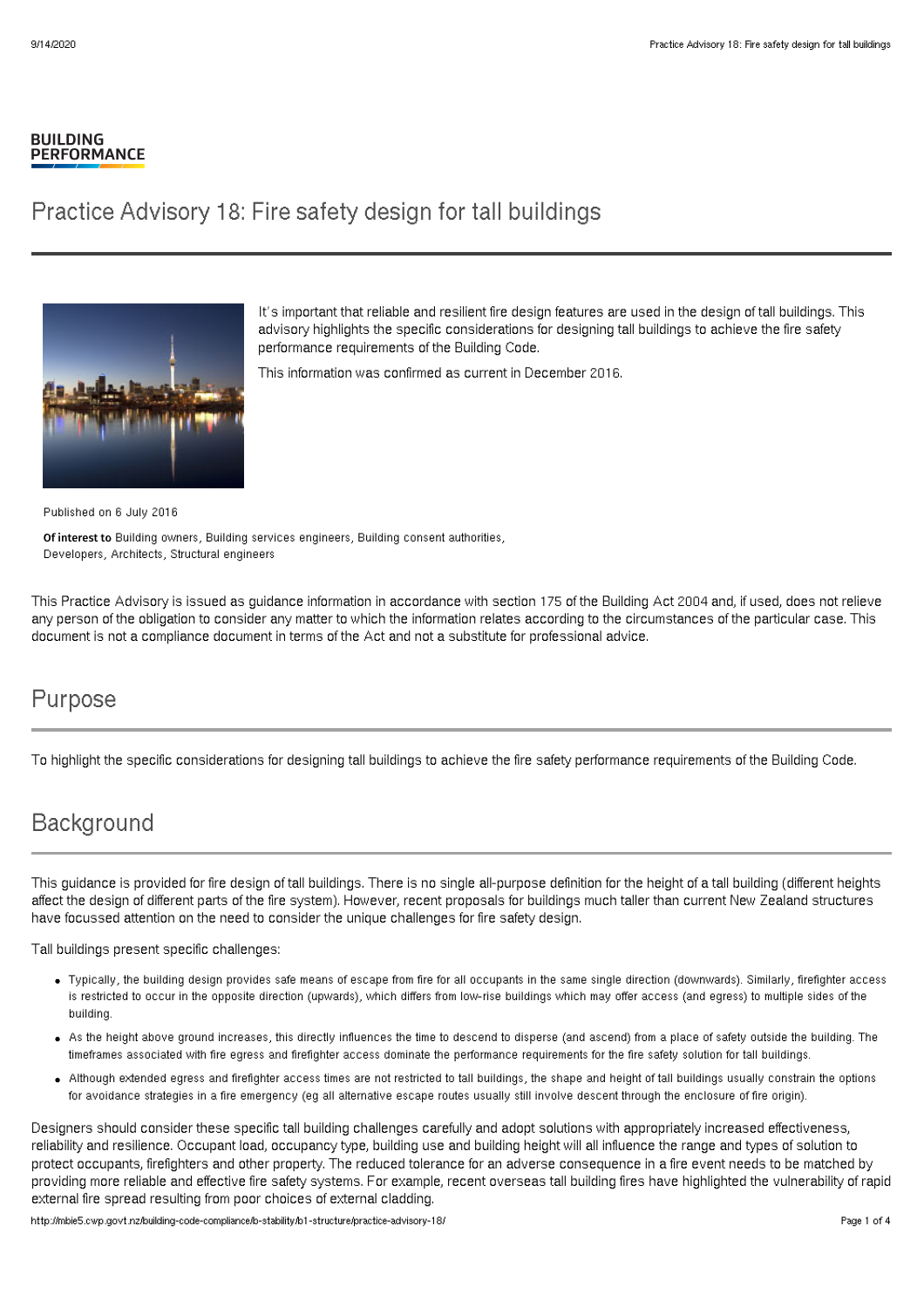# Scope and application

This Practice Advisory is issued as guidance under section 175 of the Building Act 2004 to assist designers to comply with the performance requirements of the Building Code for tall buildings. The specific issues relating to fire design and tall building vary with building type and height. In buildings where firefighters need to commit to an internal fire-protected access route for firefighting operations, maintaining structural stability is necessary for their protection through the duration of the fire (to withstand complete burnout of a firecell).

For buildings taller than around 70 metres in height (or 20 levels, being the height limit for using an Acceptable Solution), the consequences of the more challenging physical effort to descend stairs or to move vulnerable or less mobile occupants need to be explicitly considered.

The C/VM2 framework does not explicitly highlight additional considerations for buildings taller than what has been the current norm in New Zealand. MBIE, in partnership with the Society of Fire Protection Engineers (SFPE) is undertaking a review of the Verification Method C/VM2 to make it clear and explicit that these issues are addressed. It is expected the proposed changes to C/VM2 will be available for public consultation by the end of the year. MBIE is also developing further guidance on the Fire Engineering Brief (FEB) process, also in partnership with SFPE.

In the interim, specific consideration of structural stability, fire severity for full burnout, firefighting facilities, evacuation procedures and resilience of fire systems should be included during the FEB process.

#### **Objective**

Do use a Fire Engineering Professional with relevant qualifications and experience and an equally competent Peer Reviewer to test the design complies with the Building Code.

Do carry out a thorough FEB process involving all key stakeholders early in the design process to enable an appropriate risk-informed design to be developed.

Do specifically consider

- **•** structural stability
- fire severity for full burnout
- **•** firefighting facilities
- evacuation systems
- resilience of fire systems.

## International guidance

A useful reference for identifying appropriate fire safety measures for high-rise buildings is the Society of Fire Protection Engineers Engineering Guide: Fire safety for very tall buildings.

Engineering Guide: Fire safety for very tall buildings [\(https://www.sfpe.org/store/ViewProduct.aspx?id=4603146\)](https://www.sfpe.org/store/ViewProduct.aspx?id=4603146) can be purchased from the Society of Fire Protection Engineers' online store.

In the United Kingdom, the recently updated draft amendment to BS9999 recognises the need for additional measures in tall buildings, stating that "… the increased demand on structural integrity, services, fire safety systems, means of fire-fighting and evacuation … might mean that specific evaluation of all fire safety provisions is needed using a qualitative design review in accordance with BS 7974. This is to determine whether the recommendations of BS9999 are appropriate, or whether a full fire engineered solution is required."

### Structure stability, resilience and fire resistance

The protracted time usually required for occupant evacuation and firefighter operations requires the structure of tall buildings to remain stable for the full duration of a fire. Overall global structure instability is not an acceptable performance outcome while occupants or firefighters are in the building, or where structural collapse due to the effects of fire causes damage to other property. A cautious assessment of the fire severity associated with complete fire burnout and design strategies for maintaining structure stability is needed. This structural fire performance requirement applies to tall buildings in order to comply with Building Code Clauses B1 and C6.

http://mbie5.cwp.govt.nz/building-code-compliance/b-stability/b1-structure/practice-advisory-18/ Page 2 of 4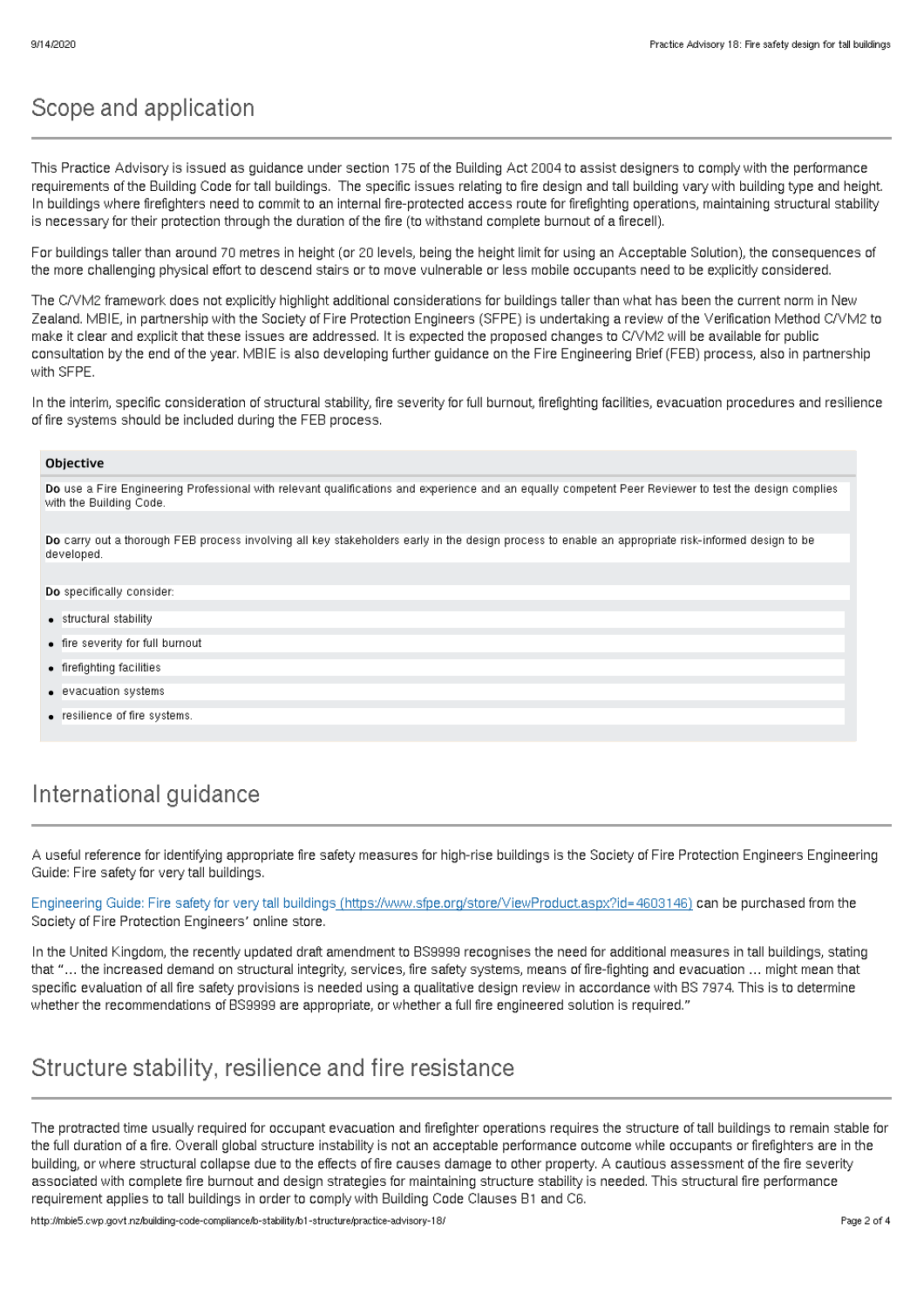Therefore, structural systems in tall buildings need to be designed to remain stable for the complete duration of a fire (for complete burnout and cooling to ambient temperature) to maintain safe access and egress for firefighters and building occupants. Consequential collapse of elements not required for structural stability must not compromise occupant safety or firefighting access. This usually requires particular attention to fire resilience of shafts containing stairs and lifts used for fire egress and firefighter access, and areas adjacent to final exits. The likelihood and consequence of fire in podium spaces, car parks, transportation hubs, retail areas and similar spaces at lower levels of tall buildings need to be considered to the extent it affects overall structural stability.

Useful guidance is provided in the following publications:

- Eurocodes: Background & Application Structural Fire Design worked examples 2014 [\(http://eurocodes.jrc.ec.europa.eu/doc/2012\\_11\\_WS\\_fire/report/2012\\_11\\_WS\\_fire.pdf\)](http://eurocodes.jrc.ec.europa.eu/doc/2012_11_WS_fire/report/2012_11_WS_fire.pdf) on the EN Eurocodes website.
- Best Practice Guidelines for Structural Fire Resistant Designs of Concrete and Steel Buildings 2010 [\(http://nvlpubs.nist.gov/nistpubs/TechnicalNotes/NIST.TN.1681.pdf\)](http://nvlpubs.nist.gov/nistpubs/TechnicalNotes/NIST.TN.1681.pdf) on the United States' National Institute of Standards and Technology website.
- SCI Publication P288: Fire safe design: A New Approach to Multi-Storey Steel-Framed buildings (Second edition) 2000 [\(http://www.newsteelconstruction.com/wp/fire-safe-design-a-new-approach-to-multi-storey-steel-framed-buildings-second-edition/\)](http://www.newsteelconstruction.com/wp/fire-safe-design-a-new-approach-to-multi-storey-steel-framed-buildings-second-edition/) on the New Steel Construction website.

# Fire fighting access and facilities

Firefighting operations in tall buildings present a challenge for the Fire Service because firefighters typically need to move equipment vertically in the building. Firefighters often stage operations from a floor below the fire floor and use hydrant outlets in one or more stairwells to feed hoses to the fire floor. They might use a lift to evacuate occupants who need assistance. With increasing height and distance, greater reliance is placed on effective radio communication. Specific facilities to support fire service operations may be needed, such as fire-protected lift systems to facilitate firefighter access and operations, resilient firefighting water supply systems and smoke protected lobbies.

## Phased evacuation and evacuation to a place of safety inside the building

A variety of evacuation strategies are used in tall buildings, including evacuation to a place of safety inside the building, phased/sequenced evacuation, relocation and defend in place (refuge areas/floors), and complete simultaneous evacuation. Evacuation strategies need to account for the increased time required to evacuate part or all of the building, and may need to consider additional egress capacity to compensate for reduced availability of a stairwell due to firefighting operations. Depending on the type of occupancy and occupant load, evacuation strategies may use refuge areas, allow lifts to be used for evacuation, or combinations of approaches, to ensure occupants can eventually reach a place of safety outside the building.

Systems which provide situation awareness are essential for firefighters, and for occupants whose evacuation procedures are delayed or managed using sequencing or refuge areas.

## Effectiveness and resilience of systems

Increased escape times and complexity around firefighting operations for tall buildings mean there is an increased reliance on the effectiveness and resilience of the overall fire safety system. Failure of components which are critical to the effectiveness of the fire strategy may need additional resilience, including: redundant power supply to lifts used for evacuation of occupants and/or the Fire Service; dedicated or dual independent firefighting water supplies; risers for control systems; and alerting and communication systems.

Depending on the height and construction of shafts, internal smoke and fire spread vertically in riser shafts may have more onerous consequences in tall buildings compared with low-rise buildings. Increased resilience of systems to mitigate this may be required.

# External cladding systems

The adverse consequence of extensive external fire spread involving external cladding containing combustible materials (such as coatings and insulation) is more significant for tall buildings. Recent overseas fires in tall buildings have highlighted the vulnerability of rapid external fire spread resulting from poor choices of external cladding.

http://mbie5.cwp.govt.nz/building-code-compliance/b-stability/b1-structure/practice-advisory-18/ Page 3 of 4